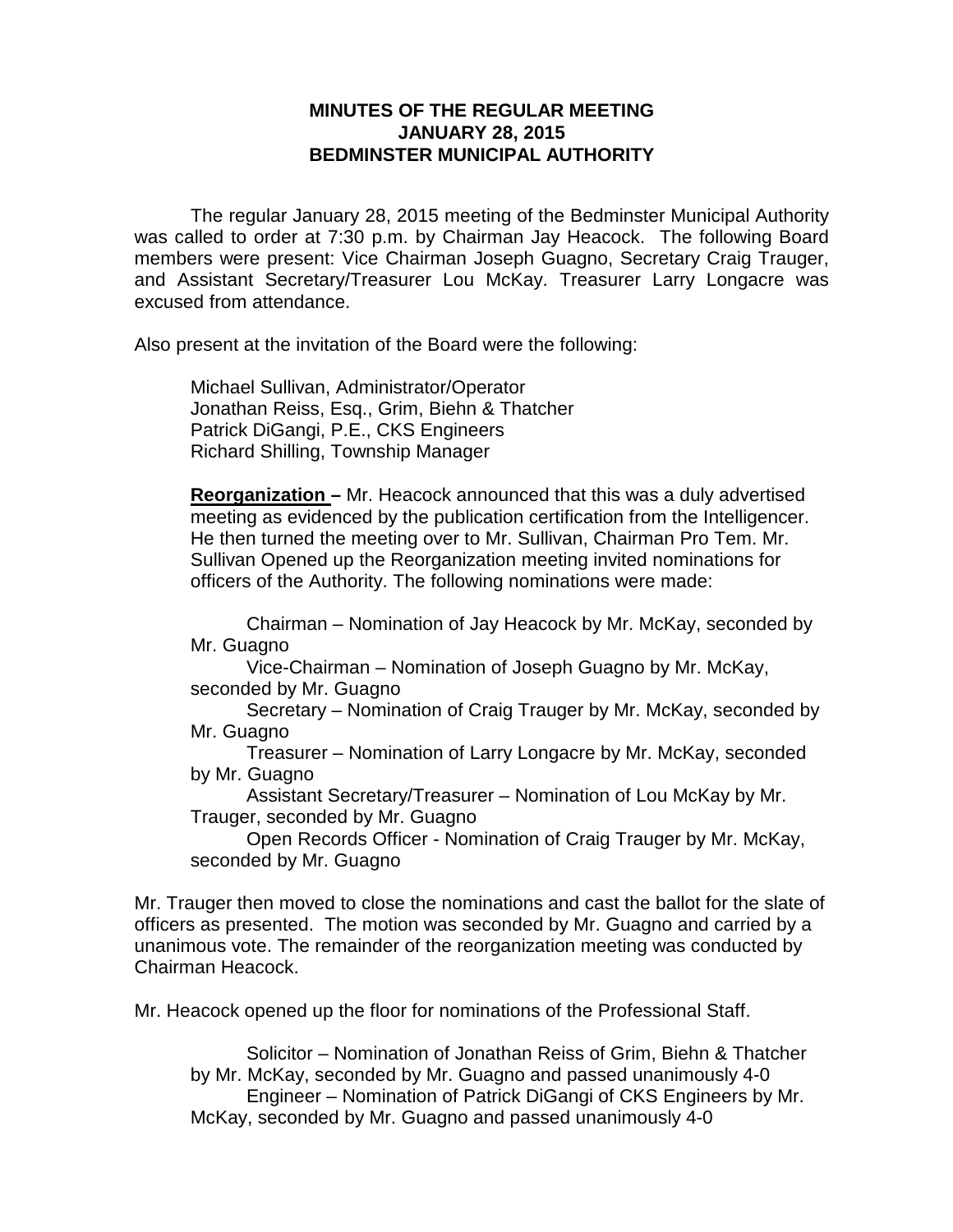Certified Public Accountant – Auditor – Nomination of Cathy Seiler of Brinker Simpson LLC by Mr. McKay, seconded by Mr. Guagno and passed unanimously 4-0

Operations/Administrative Consultant – Nomination of Private Utility Enterprises, Inc. by Mr. McKay, seconded by Mr. Guagno and passed unanimously 4-0

Mr. Trauger then moved to close the Reorganization Meeting. The motion was seconded by Mr. Guagno and carried by a 4-0 aye vote.

### **MINUTES**

Upon motion of Mr. McKay, seconded by Mr. Guagno, the Board approved the minutes of the November 26, 2014 board meeting 4-0.

#### **PUBLIC COMMENT**

Confirmed Appointments – Mr. Howard Woods, Rate Analysis Presentation – Mr. Woods presented his detailed rate analysis to the Authority Board. Mr. Woods noted that the current rates satisfy the need of the Authority for 2015. He noted that moving forward that the rates may need to be adjusted to accommodate the ongoing Inflow and Infiltration abatement and capital programs. Mr. Woods presented several alternatives to the Board to reduce the impact of those future rate adjustments including financing future capital projects to spread the payment of those improvements over a longer period of time. Mr. Woods also presented a proposed commercial rate structure using meter sizes as the predominant factor for the rates. The Board took no action on the rate analysis and will review and discuss the report at future meetings with staff.

A. From the Floor – The Board Recognized Will Tempelmann who was present as part of a school assignment for Palisades School District.

## **FINANCIAL REPORT**

The Authority Administrator referred the Board to the reports contained in the meeting packet. Mr. Sullivan noted that the year-end financial reports will be modified after meeting with the auditor.

## **TREASURER'S REPORT**

Mr. Sullivan read the Treasurer's Report, dated January 23, 2015. A motion was made by Mr. Guagno, seconded by Mr. Trauger to approve the Treasurer's Report and ratify the December 2014 Bill List in the amount of \$65,370.38 (Pennland Farms - \$11,185.86, Estates at Deep Run Creek \$4,264.64)

The Board had previously authorized payment of the bills at their November 2015 meeting. The motion passed unanimously.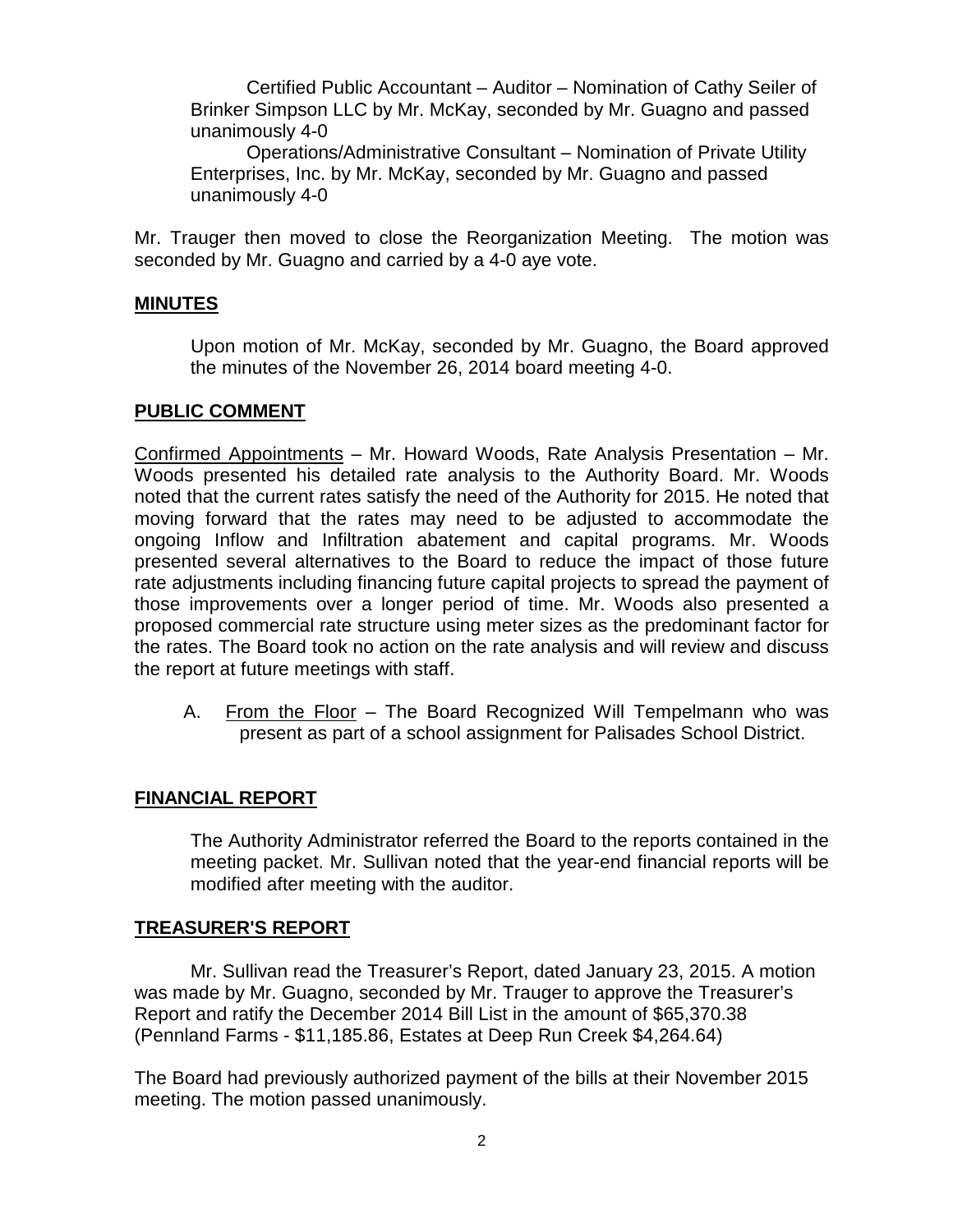A motion was made by Mr. Trauger, seconded by Mr. Guagno to approve and pay the January bills list in the amount of - \$246,730.40 (Pennland Farms - \$14,800.95, Estates at Deep Run Creek \$4,264.64). The payments include payment #4 for the Wigton Circle project in the amount of \$198,886.43. The motion passed unanimously.

Mr. Sullivan recommended a transfer of \$125,000 from the PLYGIT account to the operating account to cover the cost of the Wigton Circle project payment #3 until the fourth quarter 2014 water and sewer revenues are recognized. Upon motion of Mr. Guagno, seconded by Mr. Trauger, the Board authorized the aforementioned transfer with a 4-0 vote.

The Board generally discussed the possibility of obtaining a credit card to pay reoccurring bills received by the Authority. Mr. Sullivan will obtain information for the Board's consideration.

## **SOLICITOR'S REPORT**

### **Authority Business**

Mr. Reiss referred the Board to his written report. The Authority Solicitor presented the following Resolution for the Board's consideration:

Resolution 2015-01 – Identity Theft **-** Upon motion of Mr. Trauger, seconded by Mr. Guagno, the Board approved Resolution 2015-01 by a 4-0 vote.

Payment Plan Discussion – 203 Allem Lane – The Authority Solicitor explained that the account holder has defaulted on the payment plan that the Board had approved. They are looking for further relief from penalties, interest and legal fees as well as the removal of the liens from their property. After a deliberation, the Board instructed the Solicitor to offer waiver of late fees in lieu of legal fees. The lien will remain in place until the payments are received.

Elephant Road WWTP Upgrade Update – Mr. Reiss provided an update to the various communication he has had with the developer and his representatives.

**Developments** – The Authority Solicitor briefly updated the Board on the Weis Market project and several emails that were recently received by his office. The Bedminster Water & Sewer Group has requested commitments on the potential tapping fees, revisions to the agreement that would detail the dedication process and other fees and issues related to the proposed wastewater treatment plant upgrade.. Mr. Reiss was directed to reach out to Weis Market and THP Developers to discuss the items in the various correspondence.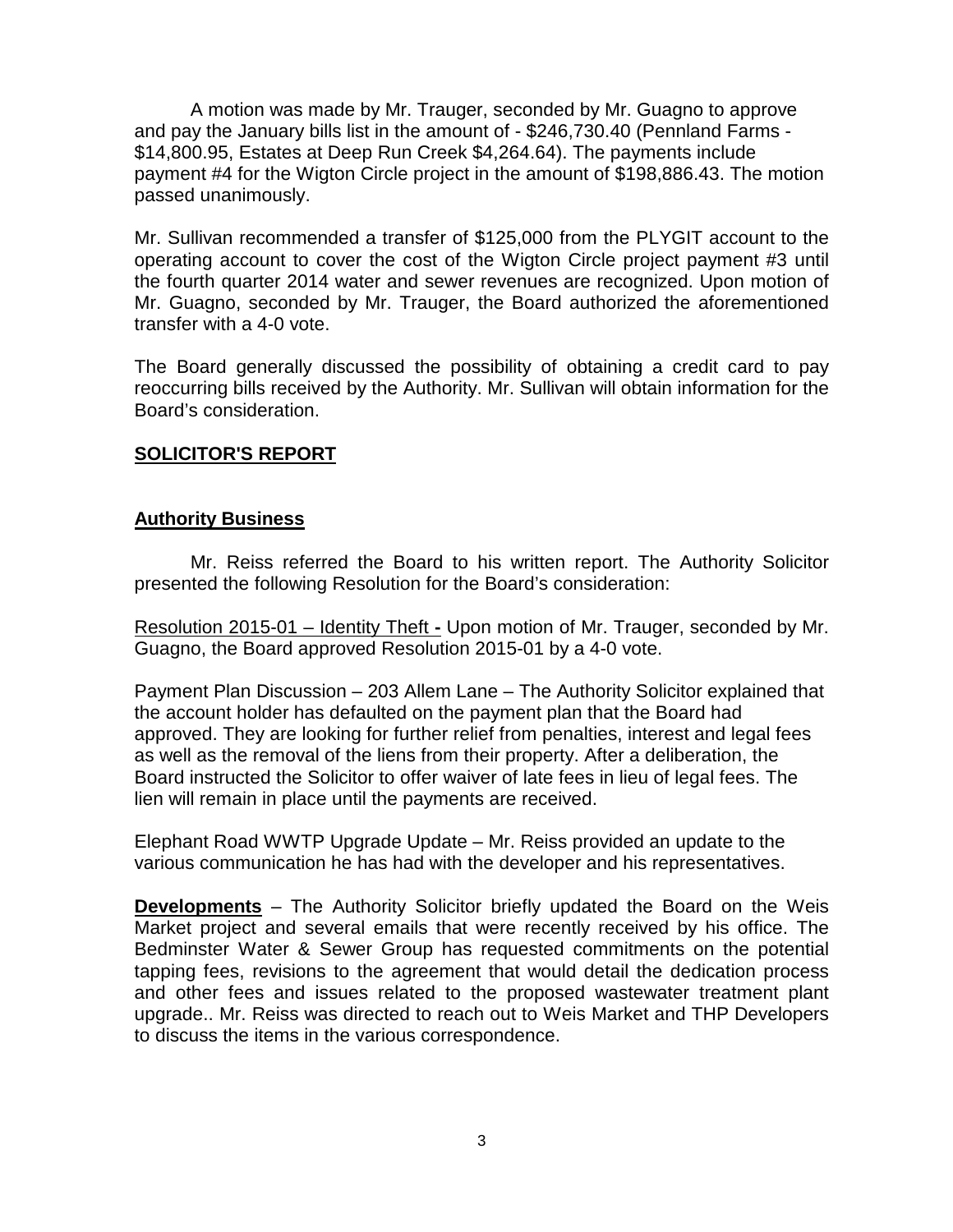# **ENGINEER'S REPORT**

### **Authority Projects**

The Authority's Engineer generally reviewed the projects within the written engineering report with the Board.

**Sludge hauling and disposal contracts –** Mr. DiGangi noted the contracts for sludge removal provide for renewal options up to a total of two additional years. He reported that staff has notified the contractor of the Authority's intent to execute the option for the second year.

# **Wigton Circle sewer replacement - Consideration of Payment Application #3 –**

As noted previously, the Board approved the payment request #3 for a total of \$198,886.43

Mr. DiGangi reported that many of the year end reports are nearly complete and his office is currently working on several permit renewals.

## **Developments**

Mr. DiGangi briefly reviewed his written report with the Board.

**Operations Report –** Mr. Sullivan noted that the permit level for Nitrate were exceeded at the Deep Run WWTP as a result of the cold temperatures. Adjustments to the process have been made to try and lower the levels. Mr. Sullivan reported no other significant operational issues related to the extreme cold weather.

## **AUTHORITY REPORT –**

## **General Matters/Administrative/Operations/**

Pennland Phase III Discussion – Staff updated the Board with the regards to a meeting with the Township and various professional staff. A conversation related to the dedication process and potential changes to the development agreement were discussed. Mr. Reiss noted that there has not been a follow up to this discussion from the developer. The Board took no action

Revised PLIGIT account signature and ACH transfer authorization – Mr. Sullivan presented the signature sheets for the previously mentioned and approved transfer.